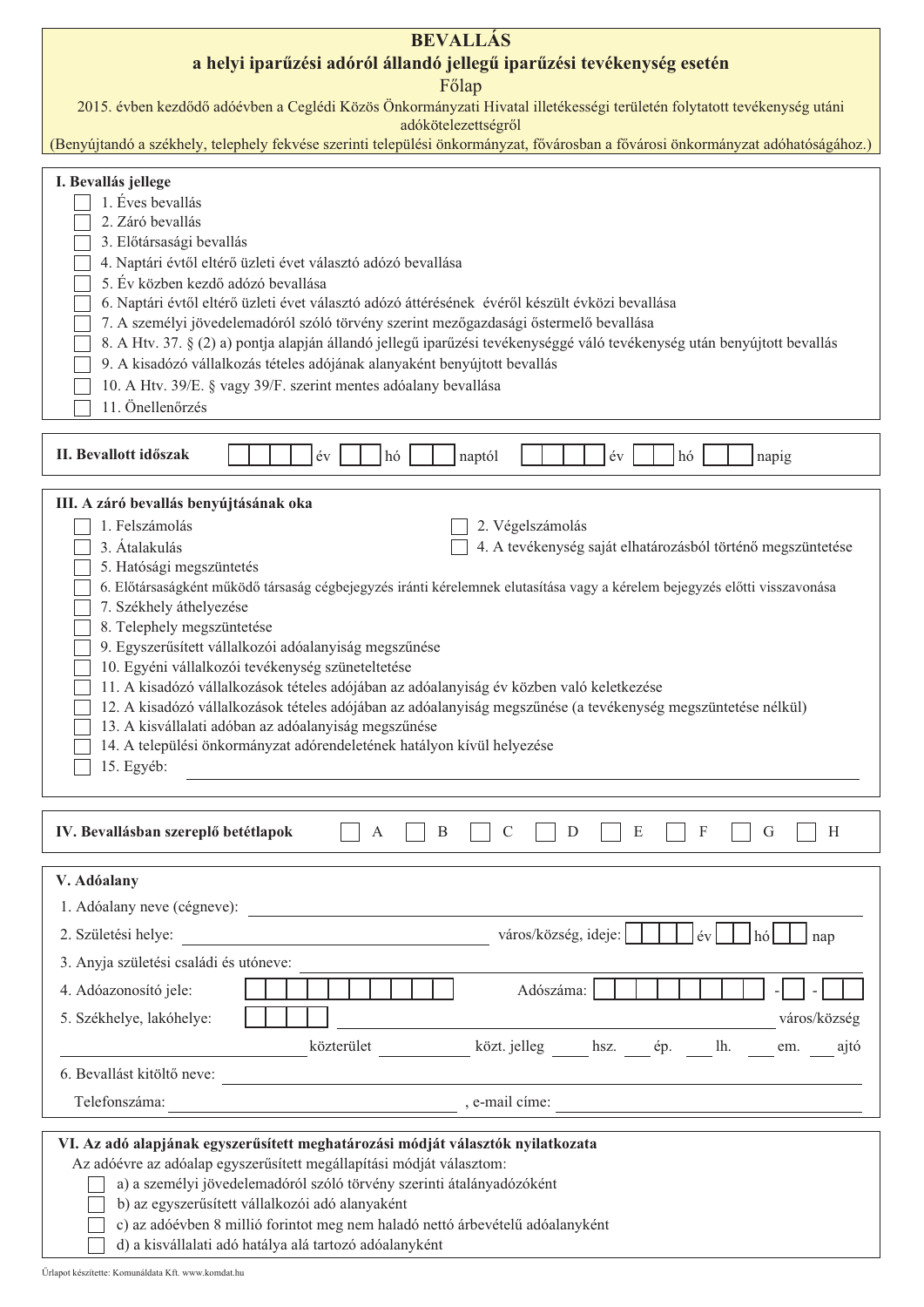| VII. Az adó                                                                                                                                                                                | (Ft)                                                  |
|--------------------------------------------------------------------------------------------------------------------------------------------------------------------------------------------|-------------------------------------------------------|
| 1. A Htv. szerinti – vállalkozási szintű – éves nettó árbevétel (részletezése külön lapon)                                                                                                 |                                                       |
| 2. Eladott áruk beszerzési értékének, közvetített szolgáltatások értékének figyelembe vehető<br>(a Htv. 39. § (6) bekezdésének hatálya alá nem tartozó adóalany esetén: "E" lap II/7. sor) |                                                       |
| együttes összege                                                                                                                                                                           |                                                       |
| 3. Az alvállalkozói teljesítések értéke                                                                                                                                                    |                                                       |
| 4. Anyagköltség                                                                                                                                                                            |                                                       |
| 5. Alapkutatás, alkalmazott kutatás, kísérleti fejlesztés adóévben elszámolt közvetlen költsége                                                                                            |                                                       |
| 6. Htv. szerinti - vállalkozási szintű - adóalap [1-(2+3+4+5)                                                                                                                              |                                                       |
| vagy a Htv. 39. § (6) alkalmazása esetén: "E" jelű lap III/11. sor]<br>7. A foglalkoztatás növeléséhez kapcsolódó adóalap-mentesség                                                        |                                                       |
|                                                                                                                                                                                            |                                                       |
| 8. A foglalkoztatás csökkentéséhez kapcsolódó adóalap-növekmény<br>9. Mentességekkel korrigált Htv. szerinti - a vállalkozási szintű - adóalap (6-7+8)                                     |                                                       |
|                                                                                                                                                                                            |                                                       |
| 10. Az önkormányzat illetékességi területére jutó - a 9. sorban lévő adóalap megosztása<br>szerinti - települési szintű adóalap                                                            |                                                       |
| 11. Adómentes adóalap önkormányzati döntés alapján (Htv. 39/C §-a szerint)                                                                                                                 |                                                       |
| 12. Az önkormányzati rendelet szerinti adóköteles adóalap (10-11)                                                                                                                          |                                                       |
| 13. Adóalapra jutó iparűzési adó összege (12. sor x 2 %)                                                                                                                                   |                                                       |
| 14. Önkormányzati döntés szerinti adókedvezmény (Htv. 39/C §-a szerint)                                                                                                                    |                                                       |
| 15. Az ideiglenes jellegű iparűzési tevékenység után az adóévben megfizetett és az                                                                                                         |                                                       |
| önkormányzatnál levonható adóátalány összege [Htv. 40/A. § (1) bek. a) pontja szerint]                                                                                                     |                                                       |
| 16. Az adóévben megfizetett útdíj 7,5%-ának a településre jutó összege                                                                                                                     |                                                       |
| [Htv. 40/A. § (1) bekezdés b) pontja szerint]                                                                                                                                              |                                                       |
| 17. Iparűzési adófizetési kötelezettség [13-(14+15+16)]                                                                                                                                    |                                                       |
| 18. Az önkormányzatra jutó adóátalány összege                                                                                                                                              |                                                       |
| 19. Külföldön létesített telephelyre jutó adóalap                                                                                                                                          |                                                       |
| 20. Az adóévben megfizetett e-útdíj 7,5%-a                                                                                                                                                 |                                                       |
|                                                                                                                                                                                            |                                                       |
| VIII. Adóelőleg bevallása                                                                                                                                                                  |                                                       |
| 1. Előlegfizetési időszak<br>hó<br>naptól<br>év                                                                                                                                            | év<br>napig<br>hó                                     |
| Esedékesség                                                                                                                                                                                | Összeg<br>(Ft)                                        |
| 2. Első előlegrészlet<br>év<br>hó<br>nap                                                                                                                                                   |                                                       |
|                                                                                                                                                                                            |                                                       |
| 3. Második előlegrészlet<br>év<br>hó<br>nap                                                                                                                                                |                                                       |
|                                                                                                                                                                                            |                                                       |
| IX. Felelősségem tudatában kijelentem, hogy a bevallásban közölt adatok a valóságnak megfelelnek.                                                                                          |                                                       |
|                                                                                                                                                                                            |                                                       |
| helység<br>év<br>hó<br>nap                                                                                                                                                                 |                                                       |
|                                                                                                                                                                                            |                                                       |
|                                                                                                                                                                                            | az adózó vagy képviselője (meghatalmazottja) aláírása |
| 1. Jelen adóbevallást ellenjegyzem:<br><u> 1980 - Andrea Barbara, amerikana amerikana amerikana amerikana amerikana amerikana amerikana amerikana amerika</u>                              |                                                       |
| 2. Adótanácsadó, adószakértő vagy okleveles adószakértő neve:                                                                                                                              |                                                       |
| 3. Adóazonosító száma:                                                                                                                                                                     |                                                       |
| 4. Bizonyítvány / igazolvány száma:                                                                                                                                                        |                                                       |
| az adóhatósághoz bejelentett, a bevallás aláírására jogosult állandó meghatalmazott                                                                                                        |                                                       |
| 5. Jelölje X-szel:<br>meghatalmazott (meghatalmazás csatolva)                                                                                                                              |                                                       |
| adóhatósághoz bejelentett pénzügyi képviselő:                                                                                                                                              |                                                       |
|                                                                                                                                                                                            |                                                       |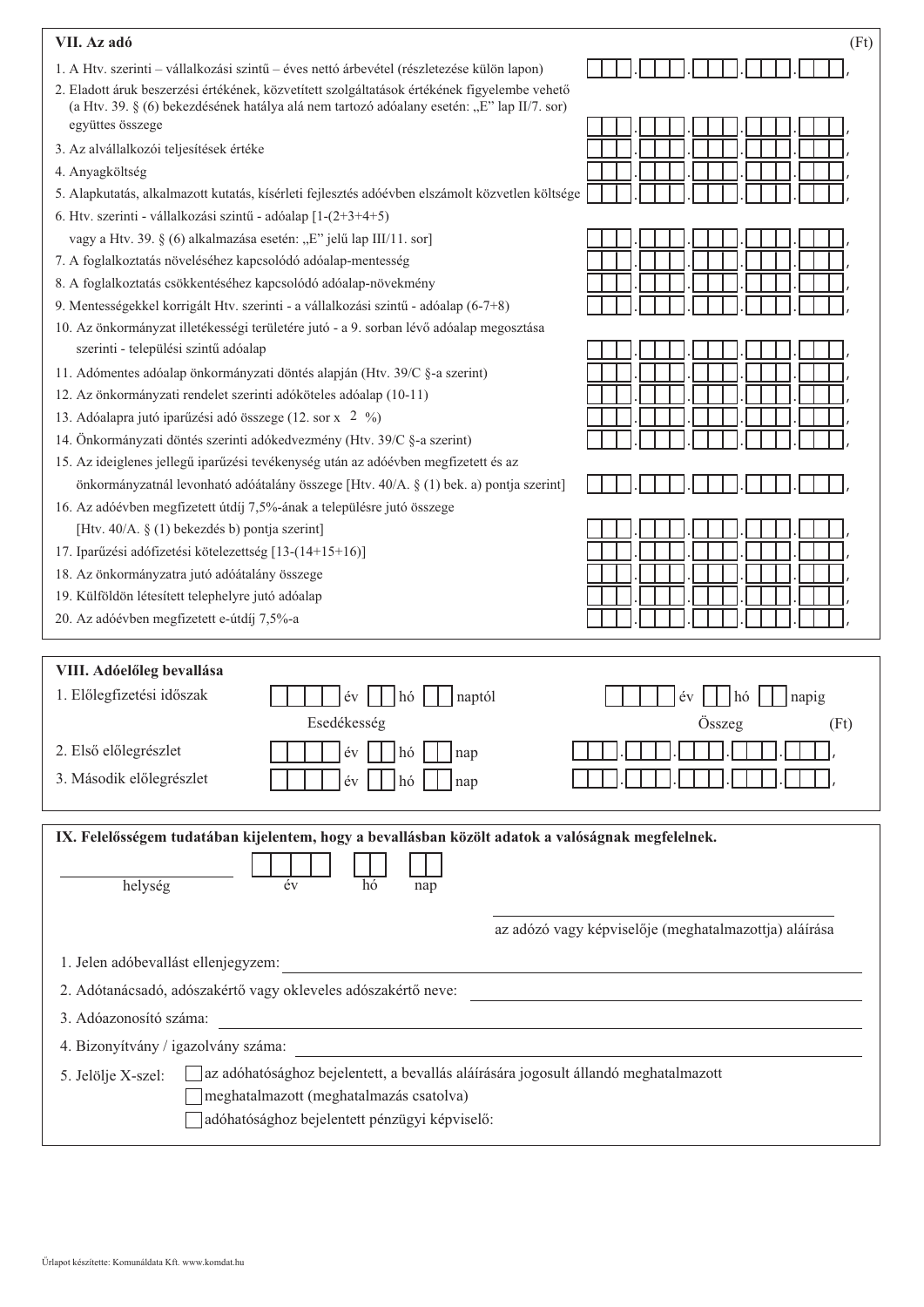| "A" JELŰ BETÉTLAP                                                                                                                                                                                                                                                                                                                                                                                                                                                                                                                                                             |  |  |  |  |  |  |  |  |  |
|-------------------------------------------------------------------------------------------------------------------------------------------------------------------------------------------------------------------------------------------------------------------------------------------------------------------------------------------------------------------------------------------------------------------------------------------------------------------------------------------------------------------------------------------------------------------------------|--|--|--|--|--|--|--|--|--|
| 2015. évben kezdődő adóévről a Ceglédi Közös Önkormányzati Hivatal illetékességi területén<br>folytatott állandó jellegű iparűzési tevékenység utáni adókötelezettségről szóló helyi<br>iparűzési adóbevalláshoz<br>Vállalkozók nettó árbevételének a kiszámítása                                                                                                                                                                                                                                                                                                             |  |  |  |  |  |  |  |  |  |
| I. Adóalany                                                                                                                                                                                                                                                                                                                                                                                                                                                                                                                                                                   |  |  |  |  |  |  |  |  |  |
| 1. Adóalany neve (cégneve):                                                                                                                                                                                                                                                                                                                                                                                                                                                                                                                                                   |  |  |  |  |  |  |  |  |  |
| 2. Adóazonosító jele:<br>Adószáma:                                                                                                                                                                                                                                                                                                                                                                                                                                                                                                                                            |  |  |  |  |  |  |  |  |  |
| II. A nettó árbevétel<br>(Ft)                                                                                                                                                                                                                                                                                                                                                                                                                                                                                                                                                 |  |  |  |  |  |  |  |  |  |
| 1. A Htv. szerinti - vállalkozási szintű -éves nettó árbevétel (2-3-4-5-6)<br>2. A számviteli törvény szerinti nettó árbevétel<br>3. A társasági adóról és az osztalékadóról szóló törvény szerinti jogdíjbevétel<br>4. Egyéb szolgáltatások értékeként, illetve egyéb ráfordítások között kimutatott jövedéki adó                                                                                                                                                                                                                                                            |  |  |  |  |  |  |  |  |  |
| összege<br>5. Egyéb ráfordítások között kimutatott regisztrációs adó, energia adó összege<br>6. Felszolgálási díj árbevétele                                                                                                                                                                                                                                                                                                                                                                                                                                                  |  |  |  |  |  |  |  |  |  |
| év<br>hó<br>helység<br>nap<br>az adózó vagy képviselője (meghatalmazottja) aláírása                                                                                                                                                                                                                                                                                                                                                                                                                                                                                           |  |  |  |  |  |  |  |  |  |
|                                                                                                                                                                                                                                                                                                                                                                                                                                                                                                                                                                               |  |  |  |  |  |  |  |  |  |
| "B" JELŰ BETÉTLAP                                                                                                                                                                                                                                                                                                                                                                                                                                                                                                                                                             |  |  |  |  |  |  |  |  |  |
| 2015. évben kezdődő adóévről a Ceglédi Közös Önkormányzati Hivatal illetékességi területén<br>folytatott állandó jellegű iparűzési tevékenység utáni adókötelezettségről szóló helyi<br>iparűzési adóbevalláshoz<br>Hitelintézetek és pénzügyi vállalkozások nettó árbevételének a kiszámítása                                                                                                                                                                                                                                                                                |  |  |  |  |  |  |  |  |  |
| I. Adóalany                                                                                                                                                                                                                                                                                                                                                                                                                                                                                                                                                                   |  |  |  |  |  |  |  |  |  |
|                                                                                                                                                                                                                                                                                                                                                                                                                                                                                                                                                                               |  |  |  |  |  |  |  |  |  |
| 1. Adóalany neve (cégneve):                                                                                                                                                                                                                                                                                                                                                                                                                                                                                                                                                   |  |  |  |  |  |  |  |  |  |
| 2. Adószáma:                                                                                                                                                                                                                                                                                                                                                                                                                                                                                                                                                                  |  |  |  |  |  |  |  |  |  |
| II. A nettó árbevétel<br>(Ft)                                                                                                                                                                                                                                                                                                                                                                                                                                                                                                                                                 |  |  |  |  |  |  |  |  |  |
| 1. A Htv. szerinti - vállalkozási szintű -éves nettó árbevétel (2+3+4+5+6+7-8-9)<br>2. Kapott kamatok és kamatjellegű bevételek<br>3. Egyéb pénzügyi szolgáltatás bevételei<br>4. Nem pénzügyi és befektetési szolgáltatás nettó árbevétele<br>5. Befektetési szolgáltatás bevétele<br>6. Fedezeti ügyletek veszteségének/nyereségének nyereségjellegű különbözete<br>7. Alapügyletek (fedezett tételek) nyereségének/veszteségének nyereségjellegű különbözete<br>8. Fizetett kamatok és kamatjellegű ráfordítások<br>9. Pénzügyi lízingbe adott eszköz után elszámolt elábé |  |  |  |  |  |  |  |  |  |
| helység<br>év<br>hó<br>nap<br>az adózó vagy képviselője (meghatalmazottja) aláírása                                                                                                                                                                                                                                                                                                                                                                                                                                                                                           |  |  |  |  |  |  |  |  |  |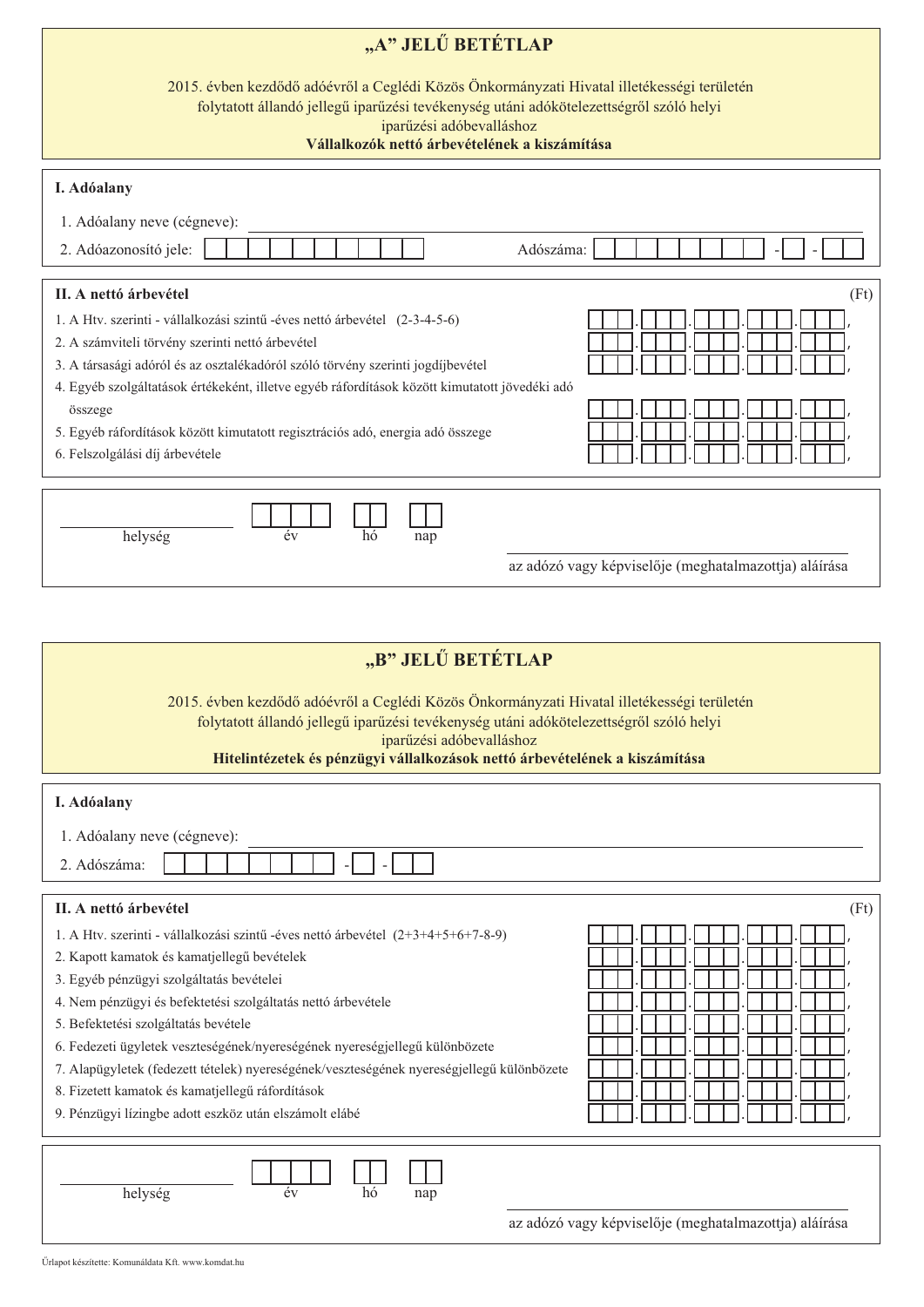| "C" JELŰ BETÉTLAP                                                                                                                                                                                                                                                               |  |  |  |  |  |  |  |  |
|---------------------------------------------------------------------------------------------------------------------------------------------------------------------------------------------------------------------------------------------------------------------------------|--|--|--|--|--|--|--|--|
| 2015. évben kezdődő adóévről a Ceglédi Közös Önkormányzati Hivatal illetékességi területén<br>folytatott állandó jellegű iparűzési tevékenység utáni adókötelezettségről szóló helyi<br>iparűzési adóbevalláshoz<br>Biztosítók nettő árbevételének a kiszámítása                |  |  |  |  |  |  |  |  |
|                                                                                                                                                                                                                                                                                 |  |  |  |  |  |  |  |  |
| I. Adóalany                                                                                                                                                                                                                                                                     |  |  |  |  |  |  |  |  |
| 1. Adóalany neve (cégneve):                                                                                                                                                                                                                                                     |  |  |  |  |  |  |  |  |
| 2. Adószáma:                                                                                                                                                                                                                                                                    |  |  |  |  |  |  |  |  |
| II. A nettó árbevétel<br>(Ft)                                                                                                                                                                                                                                                   |  |  |  |  |  |  |  |  |
| 1. A Htv. szerinti - vállalkozási szintű -éves nettó árbevétel (2+3+4+5+6+7-8)<br>2. Biztosítástechnikai eredmény<br>3. Nettó működési költségek                                                                                                                                |  |  |  |  |  |  |  |  |
| 4. Befektetésekből származó biztosítástechnikai ráfordítások (csak életbiztosítási ágnál) és az                                                                                                                                                                                 |  |  |  |  |  |  |  |  |
| egyéb biztosítástechnikai ráfordítások együttes összege                                                                                                                                                                                                                         |  |  |  |  |  |  |  |  |
| 5. Fedezeti ügyletek nyereségének/veszteségének nyereségjellegű különbözete<br>6. Alapügyletek (fedezett tételek) nyereségének/veszteségének nyereségjellegű különbözete                                                                                                        |  |  |  |  |  |  |  |  |
| 7. Nem biztosítási tevékenység bevétele, befektetések nettó árbevétele, a Htv. 52. § 22. c)                                                                                                                                                                                     |  |  |  |  |  |  |  |  |
| alpontja szerint egyéb növelő tételek                                                                                                                                                                                                                                           |  |  |  |  |  |  |  |  |
| 8. Htv. 52. § 22. c) alpontjában foglalt csökkentések                                                                                                                                                                                                                           |  |  |  |  |  |  |  |  |
|                                                                                                                                                                                                                                                                                 |  |  |  |  |  |  |  |  |
| év<br>hó<br>helység<br>nap                                                                                                                                                                                                                                                      |  |  |  |  |  |  |  |  |
| az adózó vagy képviselője (meghatalmazottja) aláírása                                                                                                                                                                                                                           |  |  |  |  |  |  |  |  |
|                                                                                                                                                                                                                                                                                 |  |  |  |  |  |  |  |  |
| "D" JELŰ BETÉTLAP                                                                                                                                                                                                                                                               |  |  |  |  |  |  |  |  |
| 2015. évben kezdődő adóévről a Ceglédi Közös Önkormányzati Hivatal illetékességi területén<br>folytatott állandó jellegű iparűzési tevékenység utáni adókötelezettségről szóló helyi<br>iparűzési adóbevalláshoz<br>Befektetési vállalkozások nettő árbevételének a kiszámítása |  |  |  |  |  |  |  |  |
| I. Adóalany                                                                                                                                                                                                                                                                     |  |  |  |  |  |  |  |  |
| 1. Adóalany neve (cégneve):                                                                                                                                                                                                                                                     |  |  |  |  |  |  |  |  |
| 2. Adószáma:                                                                                                                                                                                                                                                                    |  |  |  |  |  |  |  |  |
|                                                                                                                                                                                                                                                                                 |  |  |  |  |  |  |  |  |
| II. A nettó árbevétel<br>(Ft)                                                                                                                                                                                                                                                   |  |  |  |  |  |  |  |  |
| 1. A Htv. szerinti - vállalkozási szintű -éves nettó árbevétel (2+3+4+5+6)                                                                                                                                                                                                      |  |  |  |  |  |  |  |  |
| 2. Befektetési szolgáltatási tevékenység bevételei                                                                                                                                                                                                                              |  |  |  |  |  |  |  |  |
| 3. Nem befektetési szolgáltatási tevékenység bevétele                                                                                                                                                                                                                           |  |  |  |  |  |  |  |  |

- 5. Fedezeti ügyletek nyereségének/veszteségének nyereségjellegű különbözete
- 6. Alapügyletek (fedezett tételek) nyereségének/veszteségének nyereségjellegű különbözete  $\bar{\Gamma}$

| helység | ≏ | по | nap |
|---------|---|----|-----|
|         |   |    |     |

|  |  | az adózó vagy képviselője (meghatalmazottja) aláírása |  |
|--|--|-------------------------------------------------------|--|
|  |  |                                                       |  |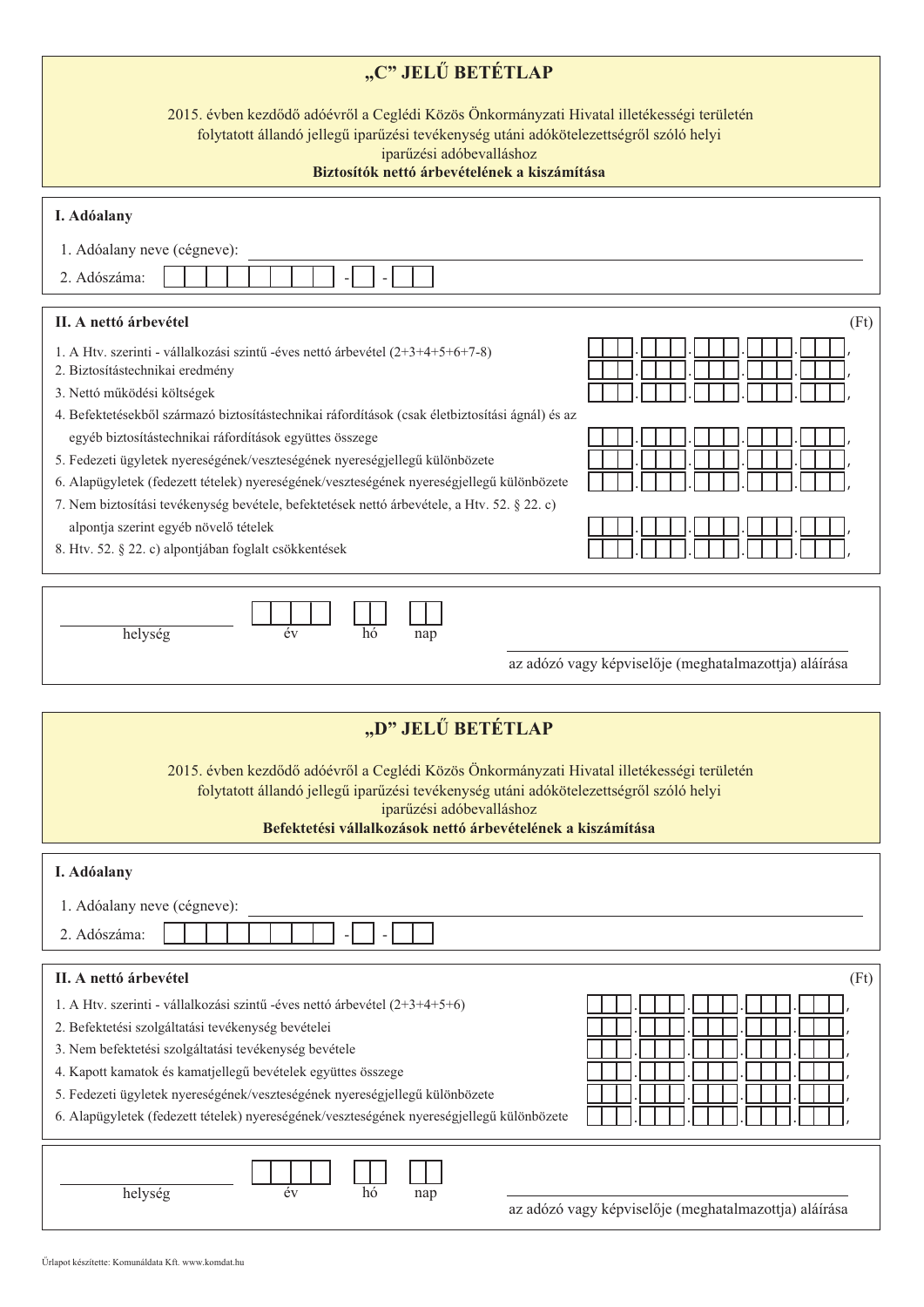| "E" JELŰ BETÉTLAP                                                                                                                                                                                                                                                                                                                                                                      |                                                       |  |  |  |  |  |  |  |  |
|----------------------------------------------------------------------------------------------------------------------------------------------------------------------------------------------------------------------------------------------------------------------------------------------------------------------------------------------------------------------------------------|-------------------------------------------------------|--|--|--|--|--|--|--|--|
| 2015. évben kezdődő adóévről a Ceglédi Közös Önkormányzati Hivatal illetékességi területén<br>folytatott állandó jellegű iparűzési tevékenység utáni adókötelezettségről szóló helyi<br>iparűzési adóbevalláshoz                                                                                                                                                                       |                                                       |  |  |  |  |  |  |  |  |
| Az eladott áruk beszerzési értéke és a közvetített szolgáltatások értéke figyelembe vehető együttes összege,<br>kapcsolt vállalkozás adóalapja                                                                                                                                                                                                                                         |                                                       |  |  |  |  |  |  |  |  |
| A Htv. 39. § (6) bekezdése szerinti kapcsolt vállalkozás tagja<br>I. Adóalany                                                                                                                                                                                                                                                                                                          |                                                       |  |  |  |  |  |  |  |  |
| 1. Adóalany neve (cégneve):                                                                                                                                                                                                                                                                                                                                                            |                                                       |  |  |  |  |  |  |  |  |
| 2. Adóazonosító jele:<br>Adószáma:                                                                                                                                                                                                                                                                                                                                                     |                                                       |  |  |  |  |  |  |  |  |
| II. A Htv. 39. § (6) bekezdésének hatálya alá nem tartozó vállalkozás esetén<br>1. Eladott áruk beszerzési értéke (elábé) összesen<br>2. Közvetített szolgáltatások értéke összesen<br>3. Az 1. és 2. sorból a Htv. 39. § (7) bekezdése szerinti export árbevételhez kapcsolódó elábé                                                                                                  | (Ft)                                                  |  |  |  |  |  |  |  |  |
| és közvetített szolgáltatások értéke (500 M Ft-ot meg nem haladó nettó árbevételű<br>vállalkozónak nem kell kitölteni!)                                                                                                                                                                                                                                                                |                                                       |  |  |  |  |  |  |  |  |
| 4. Az 1. sorból a Htv. 39. § (7) bekezdése szerinti közfinanszírozásban részesülő gyógyszerek<br>értékesítéséhez kapcsolódó elábé, vagy dohány kiskereskedelmi-ellátónál a dohány<br>bekerülési értéke (500 M Ft-ot meg nem haladó nettó árbevételű vállalkozónak<br>nem kell kitölteni!)<br>5. Az 1. sorból a Htv. 39. §-ának (7) bekezdése szerinti földgázpiaci és villamosenergia  |                                                       |  |  |  |  |  |  |  |  |
| piaci ügyletek elszámolása érdekében vásárolt és továbbértékesített, a számvitelről szóló<br>törvény szerinti eladott áruk beszerzési értékeként elszámolt földgáz és villamosenergia<br>beszerzési értéke (500 M Ft-ot meg nem haladó nettó árbevételű vállalkozónak<br>nem kell kitölteni!)<br>6. A Htv. 39. § (4)-(5) bekezdése alapján (sávosan) megállapított, levonható elábé és |                                                       |  |  |  |  |  |  |  |  |
| közvetített szolgáltatások értéke együttes összege (500 M Ft-ot meg nem haladó nettó<br>árbevételű vállalkozónak nem kell kitölteni!)                                                                                                                                                                                                                                                  |                                                       |  |  |  |  |  |  |  |  |
| 7. Figyelembe vehető elábé és a közvetített szolgáltatások értékének együttes összege<br>[legfeljebb 500 M Ft nettó árbevételű adózó esetén: (1.+2.), 500 M Ft feletti<br>nettó árbevétel esetén: (3.+4+5.+6.)]                                                                                                                                                                        |                                                       |  |  |  |  |  |  |  |  |
| III. A Htv. 39. § (6) bekezdésének hatálya alá tartozó kapcsolt vállalkozás esetén                                                                                                                                                                                                                                                                                                     | (Ft)                                                  |  |  |  |  |  |  |  |  |
| 1. A kapcsolt vállalkozás adóalanyok összes nettó árbevétele<br>2. Kapcsolt vállalkozás adóalanyok által figyelembe vehető összes anyagköltség, alvállalkozói                                                                                                                                                                                                                          |                                                       |  |  |  |  |  |  |  |  |
| teljesítések értéke, alapkutatás, alkalmazott kutatás, kísérleti fejlesztés adóévben elszámolt<br>közvetlen költsége<br>3. Kapcsolt vállalkozás adóalanyok összes eladott áruk beszerzési értéke                                                                                                                                                                                       |                                                       |  |  |  |  |  |  |  |  |
| 4. Kapcsolt vállalkozás adóalanyok összes közvetített szolgáltatások értéke                                                                                                                                                                                                                                                                                                            |                                                       |  |  |  |  |  |  |  |  |
| 5. A 3. és 4. sorból a Htv. 39. § (7) bekezdése szerinti export árbevételhez kapcsolódó összes<br>elábé és közvetített szolgáltatások értéke                                                                                                                                                                                                                                           |                                                       |  |  |  |  |  |  |  |  |
| 6. A 3. sorból a Htv. 39. § (7) bekezdése szerinti közfinanszírozásban részesülő gyógyszerek<br>értékesítéséhez kapcsolódó elábé, vagy dohány kiskereskedelmi-ellátónál a dohány<br>bekerülési értéke                                                                                                                                                                                  |                                                       |  |  |  |  |  |  |  |  |
| 7. A 3. sorból a Htv. 39. §-ának (7) bekezdése szerinti földgázpiaci és villamosenergia piaci<br>ügyletek elszámolása érdekében vásárolt és továbbértékesített, a számvitelről szóló<br>törvény szerinti eladott áruk beszerzési értékeként elszámolt földgáz és villamosenergia<br>beszerzési értéke                                                                                  |                                                       |  |  |  |  |  |  |  |  |
| 8. A kapcsolt vállalkozásoknál a Htv. 39. § (4)-(5) bekezdése alapján (sávosan) megállapított,                                                                                                                                                                                                                                                                                         |                                                       |  |  |  |  |  |  |  |  |
| levonható elábé és közvetített szolgáltatások értéke együttes összege<br>9. Kapcsolt vállalkozás tagjai által összesen figyelembe vehető eladott áruk beszerzési<br>értékének és a közvetített szolgáltatások értékének együttes összege (5.+6+7.+8.)                                                                                                                                  |                                                       |  |  |  |  |  |  |  |  |
| 10. Kapcsolt vállalkozások összesített pozitív előjelű különbözet (adóalap) (1.-2.-9.)                                                                                                                                                                                                                                                                                                 |                                                       |  |  |  |  |  |  |  |  |
| 11. Az adóalanyra jutó vállalkozási szintű adóalap ["E" jelű betétlap III. /10. sor* ("A" vagy<br>"B" vagy "C" vagy "D" jelű betétlap II/1. sor $\div$ "E" jelű betétlap III./1. sor)]                                                                                                                                                                                                 |                                                       |  |  |  |  |  |  |  |  |
| év<br>helység<br>hó<br>nap                                                                                                                                                                                                                                                                                                                                                             | az adózó vagy képviselője (meghatalmazottja) aláírása |  |  |  |  |  |  |  |  |

az adózó vagy képviselője (meghatalmazottja) aláírása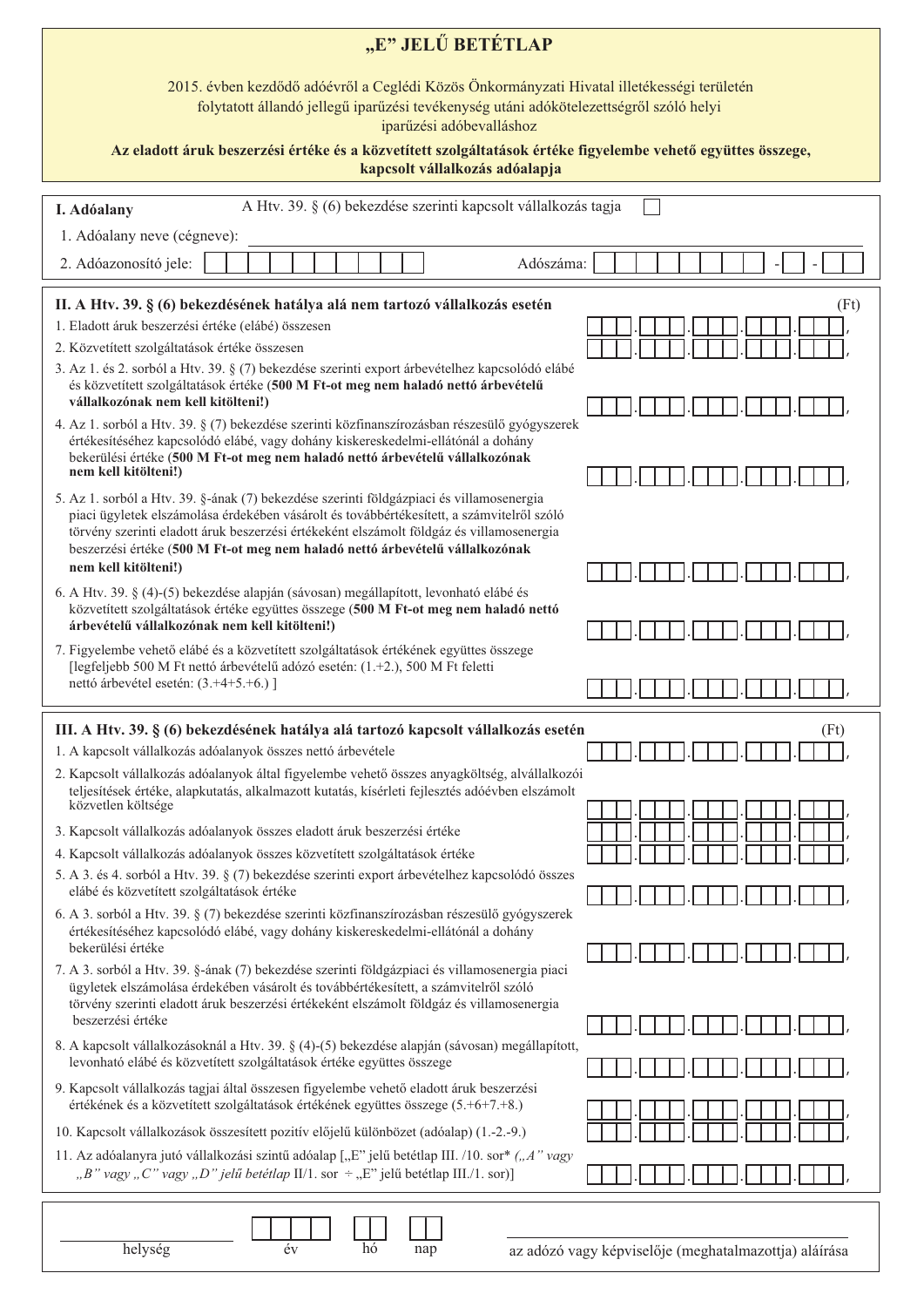| "F" JELŰ BETÉTLAP                                                                                                                                                                                                                                                                                                                                                                             |                                                       |  |  |  |  |  |  |  |  |  |
|-----------------------------------------------------------------------------------------------------------------------------------------------------------------------------------------------------------------------------------------------------------------------------------------------------------------------------------------------------------------------------------------------|-------------------------------------------------------|--|--|--|--|--|--|--|--|--|
| 2015. évben kezdődő adóévről a Ceglédi Közös Önkormányzati Hivatal illetékességi területén<br>folytatott állandó jellegű iparűzési tevékenység utáni adókötelezettségről szóló helyi<br>iparűzési adóbevalláshoz<br>A vállalkozási szintű adóalap megosztása                                                                                                                                  |                                                       |  |  |  |  |  |  |  |  |  |
| I. Adóalany                                                                                                                                                                                                                                                                                                                                                                                   |                                                       |  |  |  |  |  |  |  |  |  |
| 1. Adóalany neve (cégneve):                                                                                                                                                                                                                                                                                                                                                                   |                                                       |  |  |  |  |  |  |  |  |  |
| 2. Adóazonosító jele:<br>Adószáma:                                                                                                                                                                                                                                                                                                                                                            |                                                       |  |  |  |  |  |  |  |  |  |
| II. Alkalmazott adóalap megosztás módszere                                                                                                                                                                                                                                                                                                                                                    |                                                       |  |  |  |  |  |  |  |  |  |
| 1. Személyi jellegű ráfordítással arányos<br>5. A Htv. 3. számú melléklet 2.3 pontja szerinti megosztás<br>6. A Htv. 3. számú melléklet 2.4.1 pontja szerinti megosztás<br>2. Eszközérték arányos<br>3. A Htv. 3. számú melléklet 2.1 pontja szerinti megosztás<br>7. A Htv. 3. számú melléklet 2.4.2 pontja szerinti megosztás<br>4. A Htv. 3. számú melléklet 2.2 pontja szerinti megosztás |                                                       |  |  |  |  |  |  |  |  |  |
| <b>III. Megosztás</b>                                                                                                                                                                                                                                                                                                                                                                         |                                                       |  |  |  |  |  |  |  |  |  |
| 1. A vállalkozás által az adóévben - a Htv. melléklete szerint - figyelembeveendő összes<br>személyi jellegű ráfordítás összege                                                                                                                                                                                                                                                               |                                                       |  |  |  |  |  |  |  |  |  |
| 2. Az 1. sorból az önkormányzat illetékességi területén foglalkoztatottak után az adóévben<br>- a Htv. melléklete szerint - figyelembeveendő személyi jellegű ráfordítás összege                                                                                                                                                                                                              | Ft                                                    |  |  |  |  |  |  |  |  |  |
| 3. A vállalkozásnak az adóévben a székhely, telephely szerinti településekhez tartozó<br>- a Htv. melléklete szerinti – összes eszközérték összege                                                                                                                                                                                                                                            | Ft                                                    |  |  |  |  |  |  |  |  |  |
| 4. A 3. sorból az önkormányzat illetékességi területén figyelembeveendő<br>- a Htv. melléklete szerinti – eszközérték összege                                                                                                                                                                                                                                                                 | Ft                                                    |  |  |  |  |  |  |  |  |  |
| 5. Egyetemes szolgáltató, villamosenergia- vagy földgázkereskedő villamosenergia vagy<br>földgáz végső fogyasztók részére történő értékesítésből származó összes számviteli törvény<br>szerinti nettó árbevétele                                                                                                                                                                              | Ft                                                    |  |  |  |  |  |  |  |  |  |
| 6. Az 5. sorból az egyetemes szolgáltató, villamosenergia- vagy földgázkereskedő<br>villamosenergia vagy földgáz végső fogyasztók részére történő értékesítésből származó az<br>önkormányzat illetékességi területére jutó számviteli törvény szerinti nettó árbevétele                                                                                                                       | Ft                                                    |  |  |  |  |  |  |  |  |  |
| 7. Villamos energia elosztó hálózati engedélyes és földgázelosztói engedélyes esetén az<br>összes végső fogyasztónak továbbított villamosenergia vagy földgáz mennyisége                                                                                                                                                                                                                      | kWh vagy ezer m <sup>3</sup>                          |  |  |  |  |  |  |  |  |  |
| 8. A 7.sorból a villamos energia elosztó hálózati engedélyes és földgázelosztói engedélyes<br>esetén az önkormányzat illetékességi területén lévő végső fogyasztónak továbbított<br>villamosenergia vagy földgáz mennyisége                                                                                                                                                                   | kWh vagy ezer m <sup>3</sup>                          |  |  |  |  |  |  |  |  |  |
| 9. Az építőipari tevékenységből [Htv. 52. § 24.] származó, számviteli törvény szerinti<br>értékesítés nettó árbevétele és az adóév utolsó napján fennálló, építőipari tevékenységgel<br>összefüggésben készletre vett befejezetlen termelés, félkésztermék, késztermék értéke                                                                                                                 |                                                       |  |  |  |  |  |  |  |  |  |
| együttes összege<br>10. A 9. sorból az önkormányzat illetékességi területén a Htv. 37. § (3) bekezdés szerint                                                                                                                                                                                                                                                                                 | Ft                                                    |  |  |  |  |  |  |  |  |  |
| létrejött telephelyre jutó összeg                                                                                                                                                                                                                                                                                                                                                             | Ft                                                    |  |  |  |  |  |  |  |  |  |
| 11. A vezeték nélküli távközlési tevékenységet végző vállalkozó távközlési szolgáltatást<br>igénybe vevő előfizetőinek száma                                                                                                                                                                                                                                                                  | db                                                    |  |  |  |  |  |  |  |  |  |
| 12. A 11. sorból az önkormányzat illetékességi területén található számlázási cím szerinti<br>vezeték nélküli távközlési tevékenységet igénybe vevő előfizetők száma                                                                                                                                                                                                                          | db                                                    |  |  |  |  |  |  |  |  |  |
| 13. A vezetékes távközlési tevékenységet végző vállalkozó vezetékes távközlési tevékenység<br>szolgáltatási helyeinek száma                                                                                                                                                                                                                                                                   | db                                                    |  |  |  |  |  |  |  |  |  |
| 14. A 13. sorból az önkormányzat illetékességi területén található vezetékes szolgáltatási<br>helyeinek száma                                                                                                                                                                                                                                                                                 | db                                                    |  |  |  |  |  |  |  |  |  |
| 15. A vezetékes távközlési tevékenységet végző vállalkozó vezeték nélküli távközlési<br>szolgáltatást igénybe vevő előfizetőinek száma                                                                                                                                                                                                                                                        | db                                                    |  |  |  |  |  |  |  |  |  |
| 16. A 15. sorból az önkormányzat illetékességi területén található számlázási cím szerinti<br>vezeték nélküli távközlési tevékenységet igénybe vevő előfizetők száma                                                                                                                                                                                                                          | db                                                    |  |  |  |  |  |  |  |  |  |
| helység<br>év<br>hó<br>nap                                                                                                                                                                                                                                                                                                                                                                    | az adózó vagy képviselője (meghatalmazottja) aláírása |  |  |  |  |  |  |  |  |  |

Űrlapot készítette: Komunáldata Kft. www.komdat.hu

az adózó vagy képviselője (meghatalmazottja) aláírása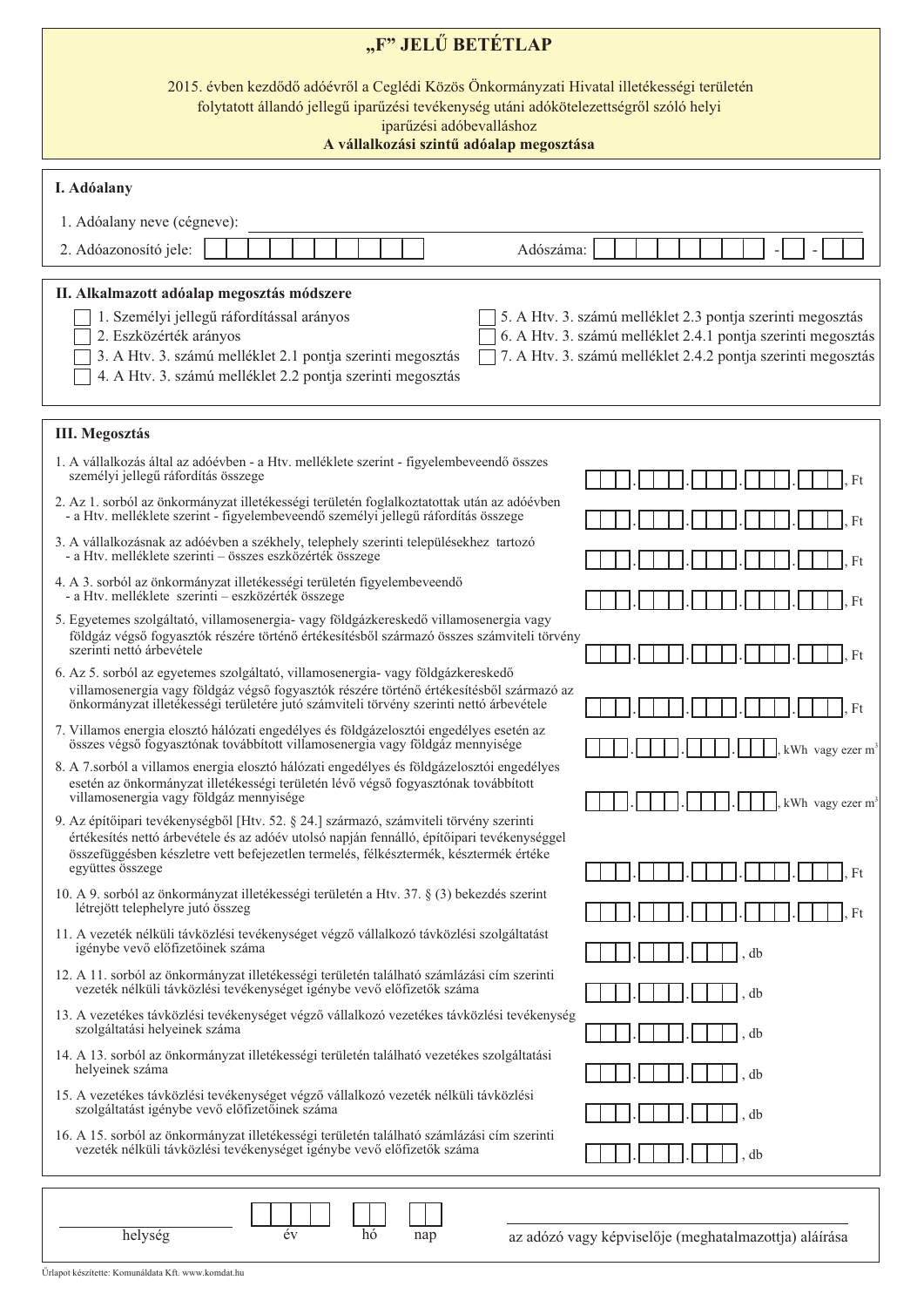| "G" JELŰ BETÉTLAP                                                                                                                                                                                                                             |                                                                                                                                                                                                                                                                                                                                                                                                                                                                                                                                                                                                                                      |                     |                                                                                                                                   |  |       |                                                |  |  |              |  |  |  |              |  |                                                       |                                |  |      |
|-----------------------------------------------------------------------------------------------------------------------------------------------------------------------------------------------------------------------------------------------|--------------------------------------------------------------------------------------------------------------------------------------------------------------------------------------------------------------------------------------------------------------------------------------------------------------------------------------------------------------------------------------------------------------------------------------------------------------------------------------------------------------------------------------------------------------------------------------------------------------------------------------|---------------------|-----------------------------------------------------------------------------------------------------------------------------------|--|-------|------------------------------------------------|--|--|--------------|--|--|--|--------------|--|-------------------------------------------------------|--------------------------------|--|------|
| 2015. évben kezdődő adóévről a Ceglédi Közös Önkormányzati Hivatal illetékességi területén<br>folytatott állandó jellegű iparűzési tevékenység utáni adókötelezettségről szóló helyi<br>iparűzési adóbevalláshoz<br>Nyilatkozat túlfizetésről |                                                                                                                                                                                                                                                                                                                                                                                                                                                                                                                                                                                                                                      |                     |                                                                                                                                   |  |       |                                                |  |  |              |  |  |  |              |  |                                                       |                                |  |      |
|                                                                                                                                                                                                                                               | I. Adóalany                                                                                                                                                                                                                                                                                                                                                                                                                                                                                                                                                                                                                          |                     |                                                                                                                                   |  |       |                                                |  |  |              |  |  |  |              |  |                                                       |                                |  |      |
| 1. Adóalany neve (cégneve):<br>2. Adóazonosító jele:<br>Adószáma:                                                                                                                                                                             |                                                                                                                                                                                                                                                                                                                                                                                                                                                                                                                                                                                                                                      |                     |                                                                                                                                   |  |       |                                                |  |  |              |  |  |  |              |  |                                                       |                                |  |      |
|                                                                                                                                                                                                                                               | II. Nyilatkozat<br>1. Nyilatkozom, hogy más adóhatóságnál nincs fennálló adótartozásom.<br>2. A túlfizetés összegét később esedékes iparűzési adó fizetési kötelezettségre kívánom felhasználni.                                                                                                                                                                                                                                                                                                                                                                                                                                     |                     |                                                                                                                                   |  |       |                                                |  |  |              |  |  |  |              |  |                                                       |                                |  |      |
|                                                                                                                                                                                                                                               | 3. A túlfizetés összegéből                                                                                                                                                                                                                                                                                                                                                                                                                                                                                                                                                                                                           |                     | forintot kérek visszatéríteni, a fennmaradó összeget később esedékes iparűzési adó fizetési kötelezettségre kívánom felhasználni. |  |       |                                                |  |  |              |  |  |  |              |  |                                                       |                                |  |      |
|                                                                                                                                                                                                                                               | forintot kérek visszatéríteni,<br>4. A túlfizetés összegéből<br>forintot kérek más adónemben/hatóságnál nyilvántartott lejárt<br>esedékességű köztartozásra átvezetni,a fennmaradó összeget később esedékes iparűzési adó fizetési kötelezettségre kívánom felhasználni.<br>5. A túlfizetés összegéből<br>forintot kérek más adónemben/hatóságnál nyilvántartott lejárt esedékességű köztartozásra átvezetni, a fennmaradó összeget<br>később esedékes iparűzési adó fizetési kötelezettségre kívánom felhasználni.<br>6. A túlfizetés teljes összegének visszatérítését kérem.<br>Visszautaláshoz szükséges adatok: Bankszámlaszám: |                     |                                                                                                                                   |  |       |                                                |  |  |              |  |  |  |              |  |                                                       |                                |  |      |
|                                                                                                                                                                                                                                               | Cím:                                                                                                                                                                                                                                                                                                                                                                                                                                                                                                                                                                                                                                 | város/község        |                                                                                                                                   |  | közt. |                                                |  |  | közt. jelleg |  |  |  | hsz. ép. lh. |  |                                                       | em.                            |  | ajtó |
|                                                                                                                                                                                                                                               | III. Más adónemben, hatóságnál nyilvántartott lejárt esedékességű köztartozására átvezetendő összegek                                                                                                                                                                                                                                                                                                                                                                                                                                                                                                                                |                     |                                                                                                                                   |  |       |                                                |  |  |              |  |  |  |              |  |                                                       |                                |  |      |
| Sorszám                                                                                                                                                                                                                                       | Köztartozást nyilvántartó<br>intézmény megnevezése                                                                                                                                                                                                                                                                                                                                                                                                                                                                                                                                                                                   | Köztartozás fajtája | Összeg<br>(Ft)                                                                                                                    |  |       | Köztartozáshoz tartozó pénzintézeti számlaszám |  |  |              |  |  |  |              |  | ügyfélazonosító szám                                  | Intézmény által<br>alkalmazott |  |      |
| 1.                                                                                                                                                                                                                                            |                                                                                                                                                                                                                                                                                                                                                                                                                                                                                                                                                                                                                                      |                     |                                                                                                                                   |  |       |                                                |  |  |              |  |  |  |              |  |                                                       |                                |  |      |
| 2.                                                                                                                                                                                                                                            |                                                                                                                                                                                                                                                                                                                                                                                                                                                                                                                                                                                                                                      |                     |                                                                                                                                   |  |       |                                                |  |  |              |  |  |  |              |  |                                                       |                                |  |      |
| 3.                                                                                                                                                                                                                                            |                                                                                                                                                                                                                                                                                                                                                                                                                                                                                                                                                                                                                                      |                     |                                                                                                                                   |  |       |                                                |  |  |              |  |  |  |              |  |                                                       |                                |  |      |
| 4.<br>5.                                                                                                                                                                                                                                      |                                                                                                                                                                                                                                                                                                                                                                                                                                                                                                                                                                                                                                      |                     |                                                                                                                                   |  |       |                                                |  |  |              |  |  |  |              |  |                                                       |                                |  |      |
|                                                                                                                                                                                                                                               |                                                                                                                                                                                                                                                                                                                                                                                                                                                                                                                                                                                                                                      |                     |                                                                                                                                   |  |       |                                                |  |  |              |  |  |  |              |  |                                                       |                                |  |      |
|                                                                                                                                                                                                                                               | helység<br>hó<br>év                                                                                                                                                                                                                                                                                                                                                                                                                                                                                                                                                                                                                  | $\pm$<br>nap        |                                                                                                                                   |  |       |                                                |  |  |              |  |  |  |              |  | az adózó vagy képviselője (meghatalmazottja) aláírása |                                |  |      |